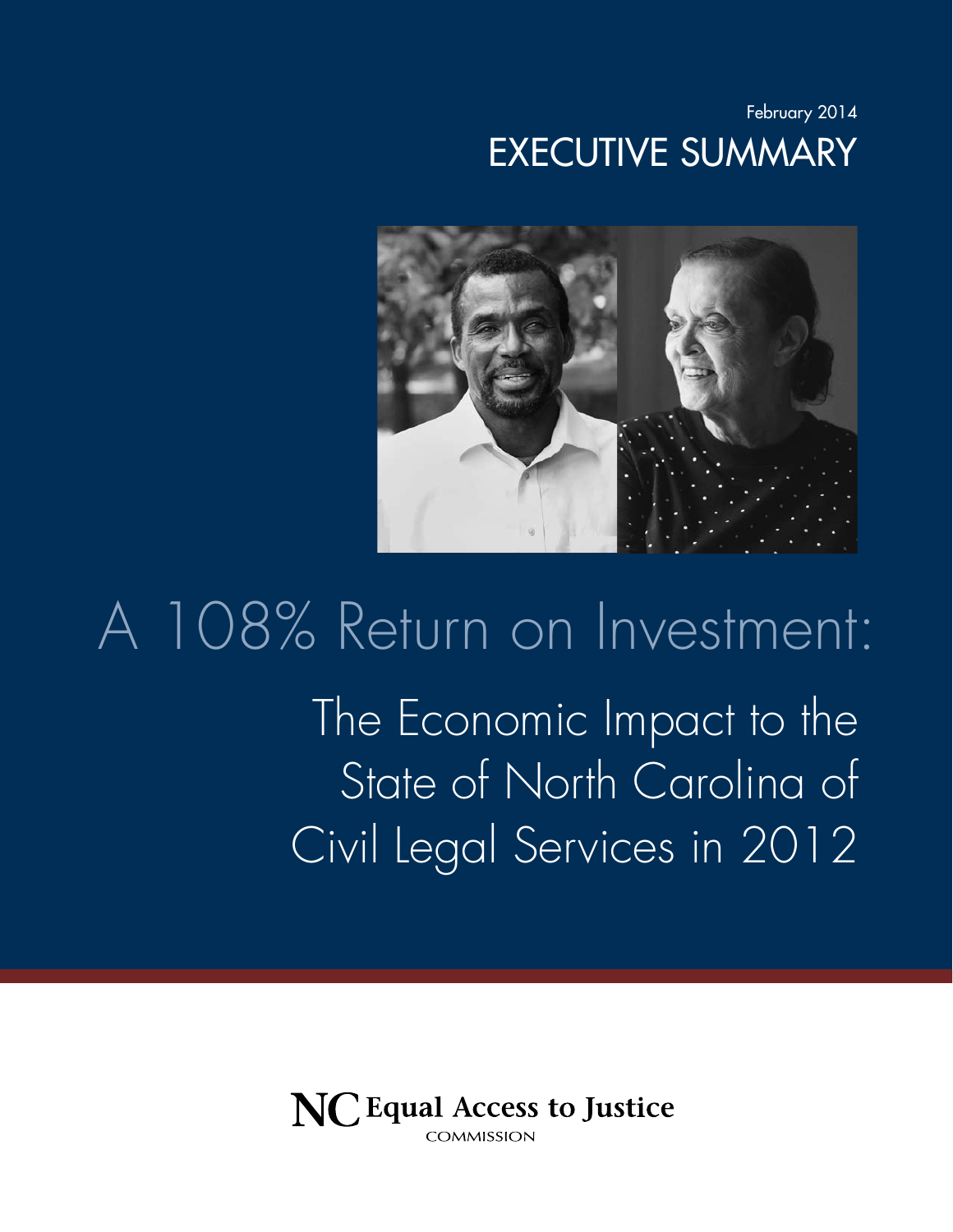# \$48,775,276 The total economic impact of legal aid services in North Carolina in 2012 was \$48,775,276.

IN FULFILLING THEIR PRIMARY MISSION of ensuring access to the civil legal system to all, legal aid providers also significantly boost the North Carolina economy. Free legal assistance is not provided to individuals for the purpose of stimulating the economy but rather to provide access to the civil justice system regardless of ability to pay. However, in serving the civil legal needs of low-income individuals, legal aid providers obtain millions of dollars for their clients, often in the form of new federal benefits. This money would not otherwise have entered into the state economy. These funds strengthen the state and local economies, reduce the burden on the state, and provide financial stability to families.

This document summarizes the direct economic benefit, indirect economic impact, and cost savings resulting from the work of the three North Carolina legal aid providers: Legal Aid of North Carolina (LANC), Legal Services of Southern Piedmont (LSSP), and Pisgah Legal Services (PLS).

- (1) Direct economic benefits are new federal payments obtained on behalf of clients like food stamps and disability and other direct monies secured like child support and awards in housing cases;
- (2) Indirect economic impact is an estimate of what occurs when new federal revenue enters and flows through the state and local economies, including changes in employment, wages, or business outputs within local industries due to the introduction of new spending into the market; and
- (3) Cost savings is an estimate of the avoided costs to the local and state governments in the areas of domestic violence, eviction, and foreclosure prevention.

The three providers, working in partnership with the North Carolina Equal Access to Justice Commission, compiled data about the economic benefits associated with their representation.

This report estimates that the legal representation provided by Legal Aid of North Carolina, Legal Services of Southern Piedmont, and Pisgah Legal Services during 2012 resulted in more than \$9.2 million in new federal revenue directed into the state of North Carolina with an **additional \$8.8 million** from other sources. The overall direct economic impact in these two areas totals \$18,024,411.

The indirect economic impact is the economic boost to the state and local economies through increases in employment, wages, and business outputs. The indirect economic impact totals \$13,893,362. Additionally, through client advocacy, the legal aid providers generated \$16,857,503 in cost savings, including domestic violence prevention, eviction prevention, and foreclosure prevention.

The total economic impact, including direct, indirect, and cost savings, of the provision of legal services by providers across the state is \$48,775,276. That is, for every dollar spent to provide legal services from all funding sources in 2012, \$2.08 is put into the economy. More specifically, for every dollar spent by the state to provide legal services, nearly \$10 flows into the economy. The return on the state's investment in legal services made to the three providers is 108%.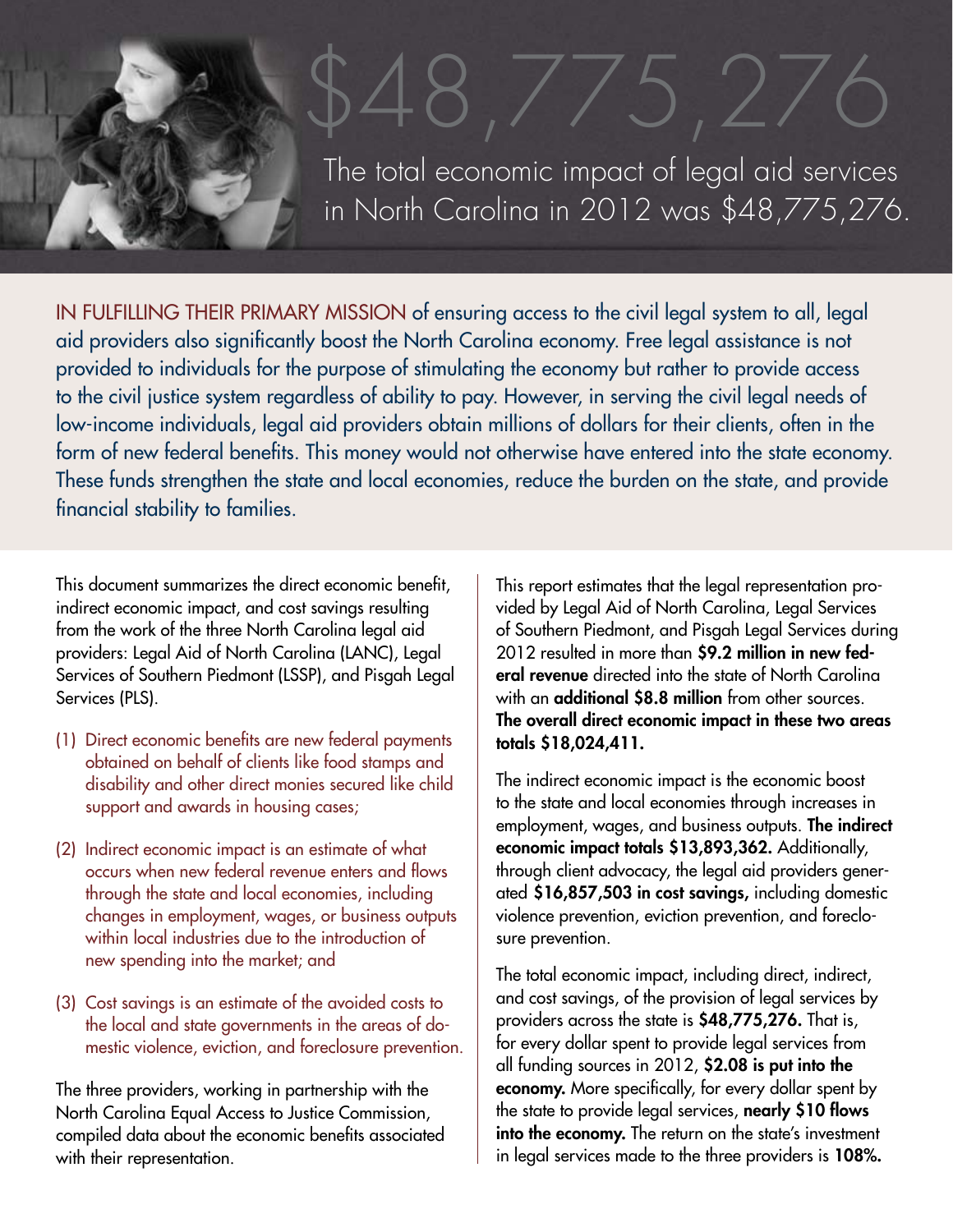# The chart below details economic impact in each category analyzed.

#### Federal Benefits Obtained in 2012

| <b>Source</b>                                                                | <b>Direct Benefit</b> | Indirect Impact* |
|------------------------------------------------------------------------------|-----------------------|------------------|
| Supplemental Nutritional Assistance Program (SNAP)                           | \$166,536             | \$299,765        |
| Supplemental Security Income/Social Security Disability Insurance (SSI/SSDI) | \$9,034,668           | \$13,552,002     |
| Temporary Assistance to Needy Families (TANF)                                | \$19,178              | \$28,767         |
| Tax-related federal refunds including the Earned Income Tax Credit           | \$8,552               | \$12,828         |
| <b>Total Federal Benefits</b>                                                | \$9,228,934           | \$13,893,362     |

#### Other Direct Awards Obtained in 2012

| <b>Source</b>             | <b>Direct Benefit</b> |
|---------------------------|-----------------------|
| Child support awards      | \$115,682             |
| Housing-related awards    | \$8,679,795           |
| <b>Total Other Awards</b> | \$8,795,477           |

#### Cost Savings from 2012 Representation

| <b>Source</b>                  | <b>Cost Savings</b> |
|--------------------------------|---------------------|
| Domestic violence advocacy     | \$1,004,963         |
| Foreclosure prevention         |                     |
| Cost to local government       | \$209,840           |
| Cost to neighboring homeowners | \$11,297,200        |
| Eviction prevention            | \$4,345,500         |
| <b>Total Cost Savings</b>      | \$16,857,503        |

| <b>TOTAL</b>             |              |
|--------------------------|--------------|
| Direct Economic Benefit  | \$18,024,411 |
| Indirect Economic Impact | \$13,893,362 |
| <b>Cost Savings</b>      | \$16,857,503 |
| Total                    | \$48,775,276 |

\*In the absence of direct research on the economic impact of new federal revenue other than SNAP, namely SSI/SSDI, TANF, and tax-related funds, this report calculates economic impact using the multiplier proposed by the Council of Economic Advisors for the impact of income support payments under the American Recovery and Reinvestment Act of 2009, specifically a multiplier of 1.5. Executive Office of the President, Council of Economic Advisors, "The Economic Impact of the American Recovery and Reinvestment Act of 2009 Fifth Quarterly Report," (Nov. 18, 2010), *available at* http://www.whitehouse. gov/sites/default/files/cea\_5th\_arra\_report.pdf.